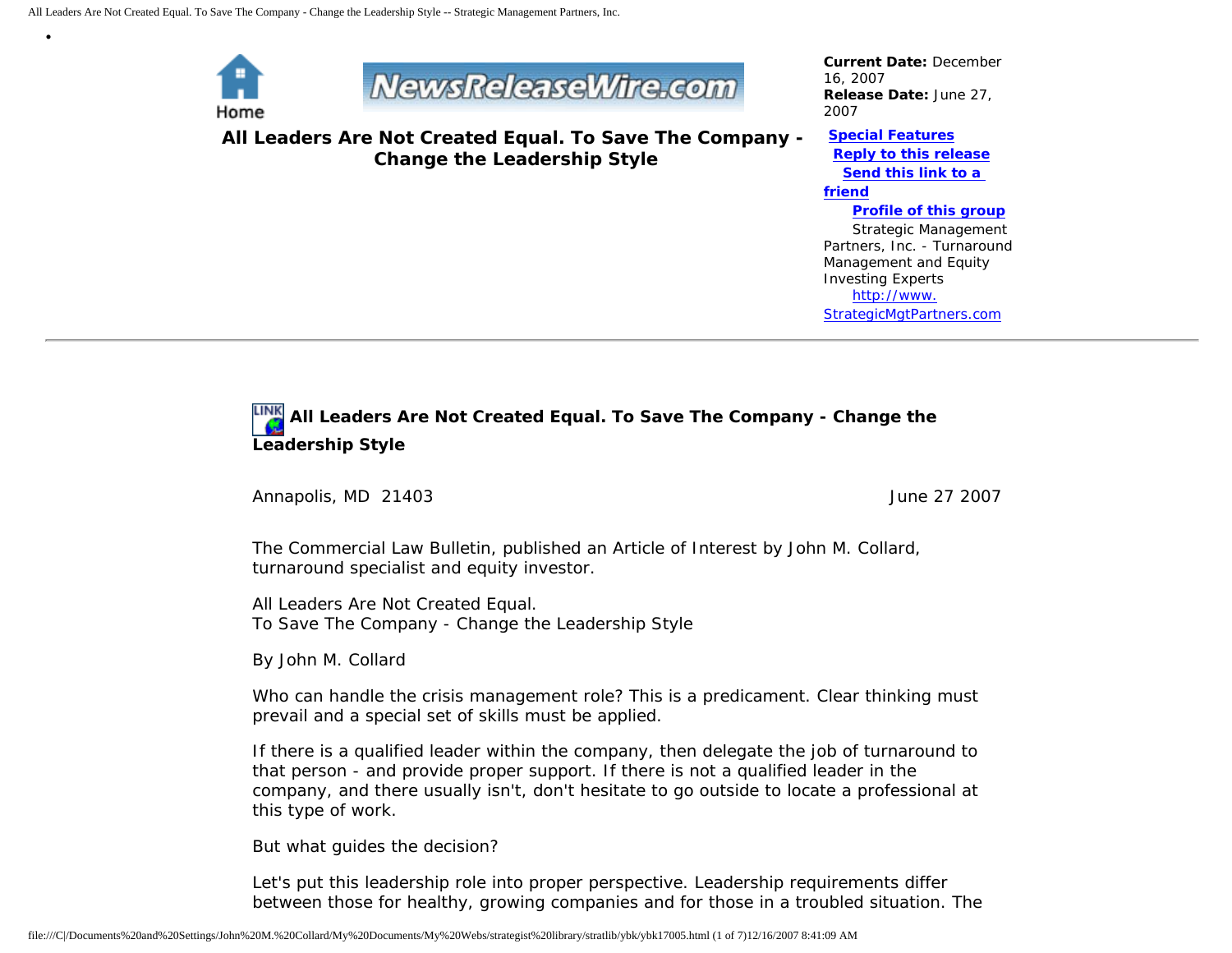CEO that managed the company while it got into trouble probably doesn't have the skills to doctor it back to health. Compare the differences in our chart.

Differences in style are a key to success, in either situation. In the stable or growth scenario, team building and coaching are buzzwords. But in the initial crisis and subsequent turnaround situation, time is an enemy. Decisive action is required.

The focus is dramatically different. This is one reason why the troubled environment is so foreign to many managers, and hence, the difficulty finding qualified talent from within the company. The stable environment allows for mistakes and longer lead cycles to achieve goals. Troubled companies have primarily one goal - to survive and get well. If the symptoms persist with no cure, the patient can die.

Just as with a critical patient, the immediate focus at a troubled company should be on action - make something happen. The first goal in an absolute crisis is to stabilize and buy time. After calming the waters, take a reading on where things stand - which is normally still. Look for changes in ratios and trends to determine what is, or more importantly, what is not going on in the business.

Following this diagnostic stage, the transition can begin towards turnaround. Most importantly, the leader needs to get things moving again. Movement must occur in two areas - On the Volume In (revenue/sales) side, look at where and how revenue is generated. Is it from existing customers and contracts or new business? Most importantly, keep it coming in. On the Volume Out (throughput/production) side, look at getting the product or service 'out the door'. How else can you bill for it?

Companies often get into trouble because management procrastinates when it comes to making decisions. If the decision is to be made by default, it is akin to making no decision at all. Much of that early, and overall, survival also depends upon being immediate - upon making decisions in a timely manner. Even a wrong decision means movement and direction. If a decision turns out to be wrong, change it, but keep things moving.

Time is an important dimension when it comes to authority. In a stable company, there is time to delegate, nurture growth of the management team; time to work on long term issues and projects. In the troubled situation delegating takes on a different role. Managers must be held accountable not only for performance, but for timely results.

In a troubled situation, the decision maker must get directly involved. It is hard to worry about the long-term future when there may not be one. The leader is pressed closer to the immediacy of day-to-day operations. If you want action, request a decision . . . or make one.

In a stable situation there is time to develop talent. But when in trouble, you must exploit the talents of those employees that remain who can perform and bring them to new levels, then recruit talent that is lacking. It means building permanent management teams that can bring the company back to health - and add value to the company.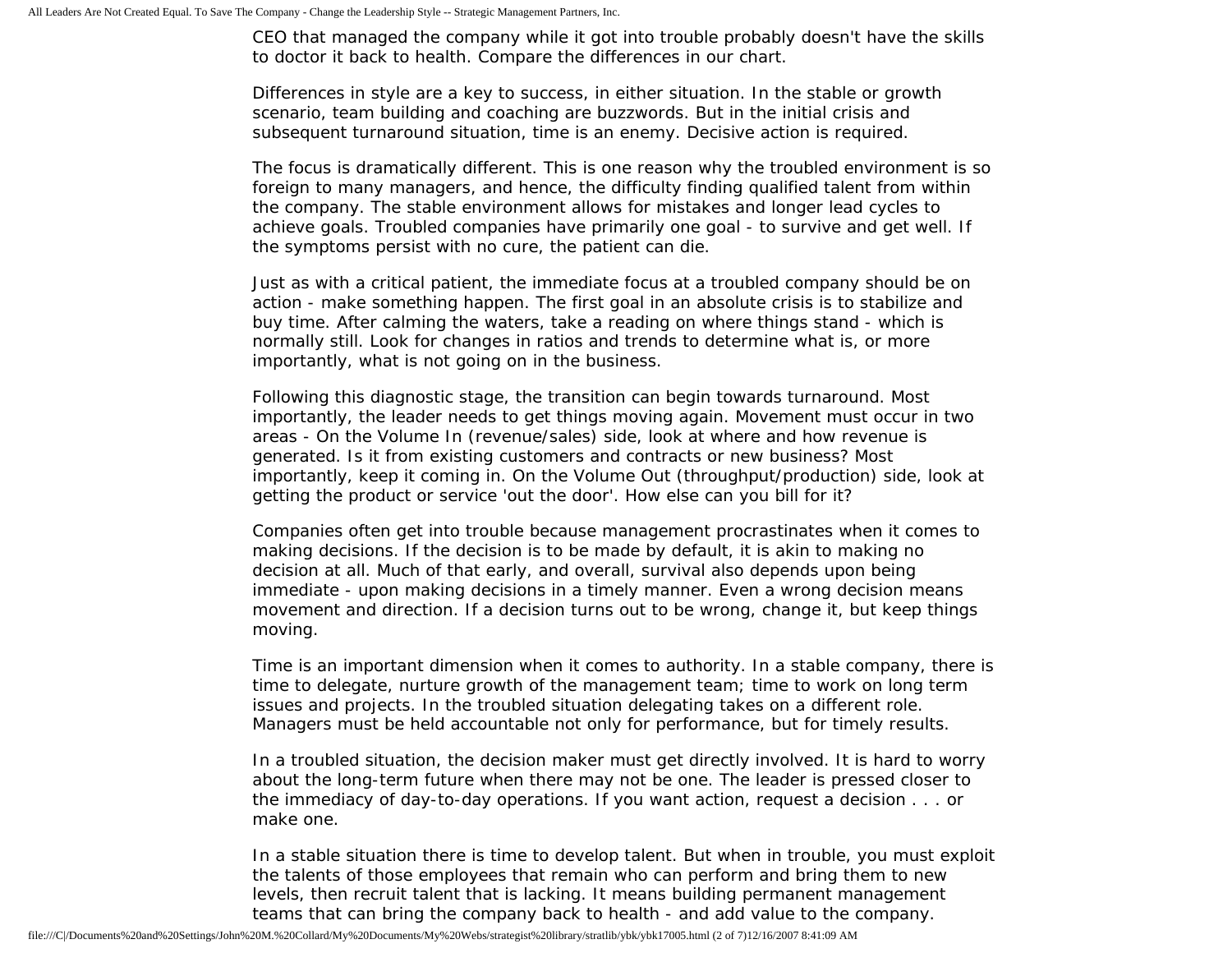Communication is critical - with everyone who has a stake in a company's success. Talk to employees, more importantly; listen to what they have to say. Be assured, they know where problems exist.

What message are you sending? Remember, what is not said is often more destructive than what is. Unnatural actions or behavior, such as 'closed door meetings,' will most certainly set off the rumor mill. People need to know or they are left to their own imaginations - and that is always worse.

Equally important, level with people - then get the stay versus go decision. To address issues in a forthright manner is no guarantee you will keep everyone, or that everyone will believe what has been said. But to not communicate what is going on is a lack of leadership; so don't be surprised when employees don't do what you want them to.

Turnaround leaders didn't start out as such - they were often managers that worked their way up the corporate ladder through hard work and (hopefully) fair play to build a solid management reputation. They have also developed a set of skills to handle problem solving, getting results with minimal resources, (tight) cash flow management, negotiating and dealing with bankers, investors and creditors. The stakeholders will usually work with a turnaround leader - if he or she is credible.

A key initial element to a successful turnaround is to establish a good relationship with your bank. Capital is always required in tough times, while its nice to have in good times as well. If the leaders who were in power while the company's position was allowed to deteriorate are still there, why should the lender believe that they would now be instrumental in correcting the situation? With all the suspicion that can surround a troubled company, it is important that trust is re established with the bank. Credibility with the lender(s) is mandatory to success - and most likely to keeping that cash flow at the bank. And with the bank holding the trump card, the institution must feel comfortable working with the turnaround leader. It means laying everything out on the table to keep the situation honest - and honoring commitments made to the lender.

Where consistency is important in stable environments the name of the game in a turnaround is uncertainty. You can absolutely, positively count on surprises. "When it rains, it pours" may be clichéd, but when applied to a troubled company, one can be sure that 'Murphy is shaking the clouds.'

The ability to deal with change at a rapid pace is essential. This is why a seasoned practitioner can be the answer to a successful turnaround plan. The existing leadership is often 'out of its element' as it enters this untrodden ground of trouble. And when people haven't had to manage in this environment before, the odds are that they will at the very least, have a difficult time.

One alternative is to work with consultants. They can't be leaders because they can't make decisions for the company. They can make recommendations, but often to the same leader(s) who failed to make a decision in the first place.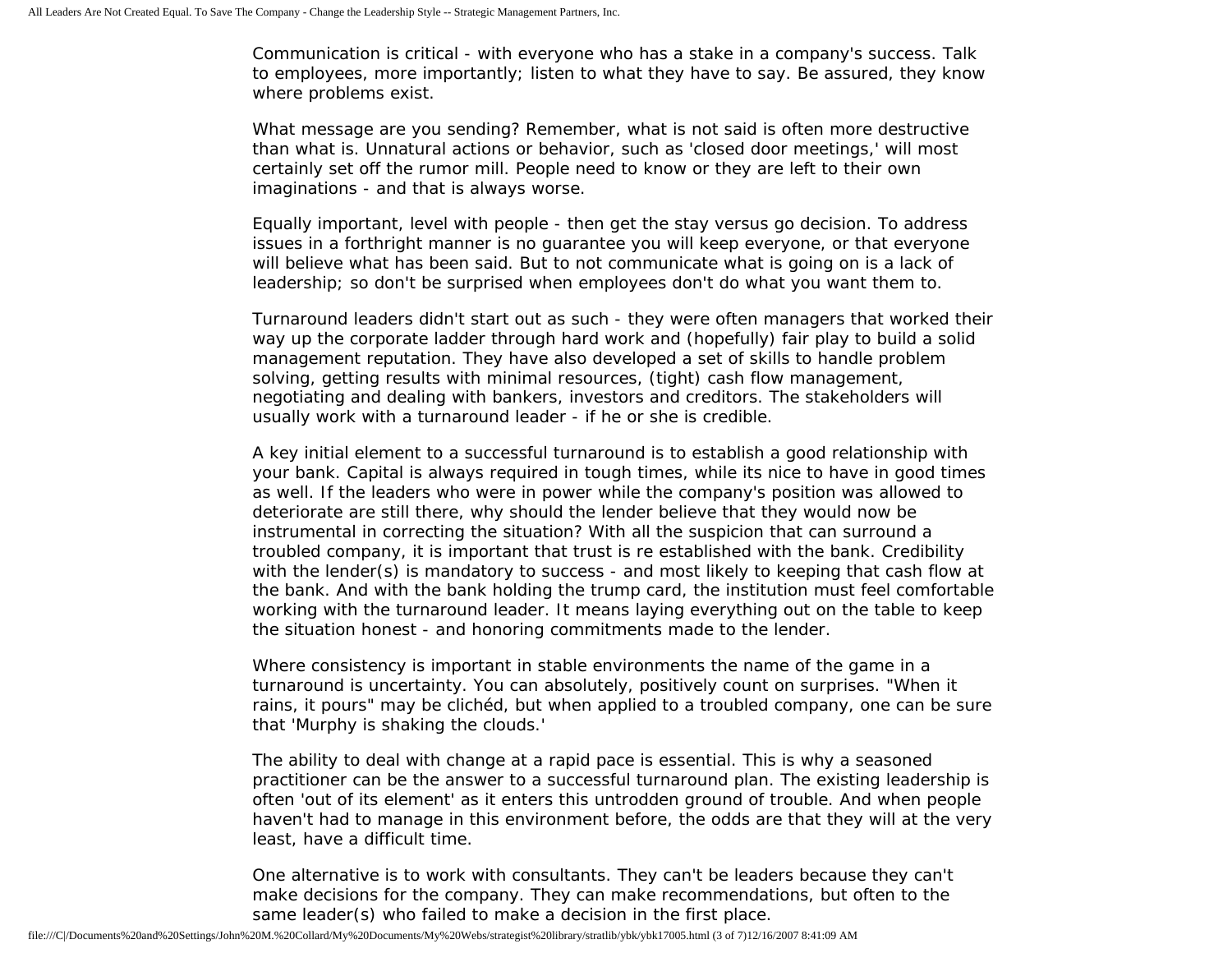The turnaround practitioner, by contrast, is a hands-on decision maker who actually takes control of the company - often as CEO - for a period of time. He is in control of the company's destiny. He must know how to be decisive, know how to isolate problems and find solutions. A good practitioner has three goals; 1) get control, stabilize the situation, jump-start the turnaround, 2) develop a sound plan, and 3) hire their permanent replacement.

Affecting a turnaround takes an array of skills. When in crisis there is no time for a warm up. Just as with that patient in intensive care, the longer a company is on the critical list, the harder it is to nurse it back to health. To affect rehabilitation, the right leader will know how to make the quick and proper decisions, put a plan into action and keep a talented team moving towards a healthy and more valuable end.

Contrasting Leadership Styles [Skill => In Stable, Healthy or Growth Scenario Versus Troubled or Turnaround Situation]

Focus => On Objectives when healthy versus on Survival, Action, Problem-Solving when in a troubled situation

Decision making => Is Deliberate when healthy versus more Decisive, Immediate when in a troubled situation

Authority => Delegate when healthy versus more Direct Involvement when in a troubled situation

People => Develop Resources when healthy versus Recruit Turnaround Talent and Stress Communications when in a troubled situation

Respected for: => Management Reputation when healthy versus Financial Credibility when in a troubled situation

Known for: => Consistency when healthy versus Ability to Shift Gears when in a troubled situation

"When it rains, it pours" may be clichéd, but when applied to a troubled company, one can be sure that 'Murphy is shaking the clouds.'

[Library: All Leaders Are Not Created Equal. To Save The Company - Change the](http://members.aol.com/stratlib2/clbldr.html) [Leadership Style](http://members.aol.com/stratlib2/clbldr.html)

About the Author John M. Collard, is Chairman of Annapolis, Maryland-based Strategic Management Partners, Inc. (410-263-9100, [www.StrategicMgtPartners.com](http://www.strategicmgtpartners.com/) ), a nationally recognized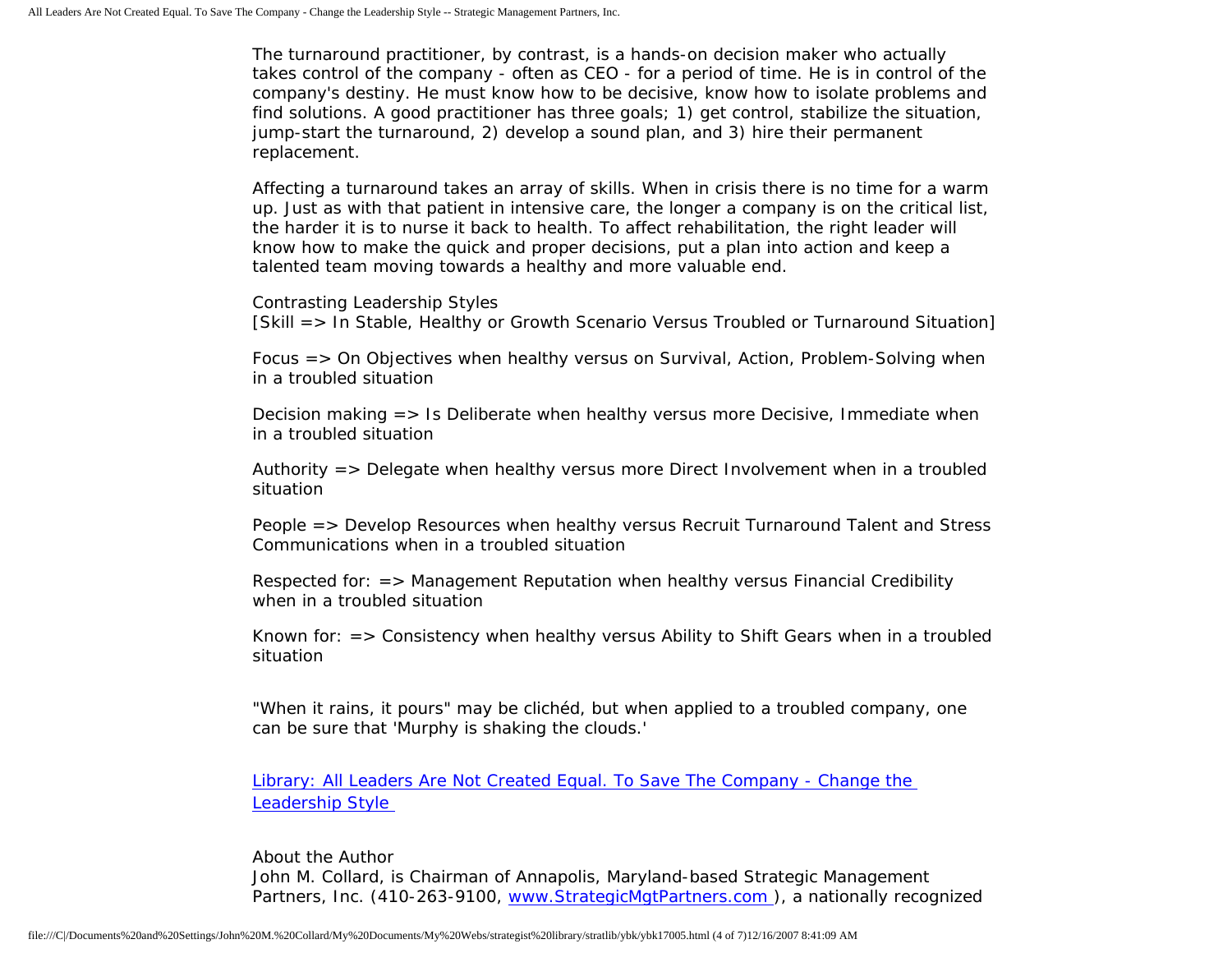turnaround management firm specializing in interim executive leadership, asset recovery, and investing in underperforming companies. He is Past Chairman of the Turnaround Management Association, a Certified Turnaround Professional, and brings 35 years senior operating leadership, \$85M asset recovery, 40+ transactions worth \$780M+, and \$80M fund management expertise to run troubled companies, and advise company boards, litigators, institutional and private equity investors.

[www.StrategicMgtPartners.com](http://www.strategicmgtpartners.com/)

John M. Collard (Strategist@aol.com) Chairman Strategic Management Partners, Inc. 522 Horn Point Drive Annapolis, MD 21403 Phone : 410-263-9100 Fax : 410-263-6094

[www.StrategicMgtPartners.com](http://www.strategicmgtpartners.com/)

More Information [Library: Library: All Leaders Are Not Created Equal. To Save The](http://members.aol.com/stratlib2/clbldr.html) [Company - Change the Leadership Style.](http://members.aol.com/stratlib2/clbldr.html)



[Ask a question with InterviewNetS](http://www.expertclick.com/expertClick/contact/default.cfm?GroupID=1016)M

## **Other experts on these topics:**

- **1. [Management](http://www.expertclick.com/search/default.cfm?SearchCriteria=Management)**
- **2. [Leadership](http://www.expertclick.com/search/default.cfm?SearchCriteria=Leadership)**
- **3. [Planning](http://www.expertclick.com/search/default.cfm?SearchCriteria=Planning)**
- **4. [Invest](http://www.expertclick.com/search/default.cfm?SearchCriteria=Invest)**
- **5. [Strategy](http://www.expertclick.com/search/default.cfm?SearchCriteria=Strategy)**
- **6. [Small Business](http://www.expertclick.com/search/default.cfm?SearchCriteria=Small Business)**
- **7. [Strategic Planning](http://www.expertclick.com/search/default.cfm?SearchCriteria=Strategic Planning)**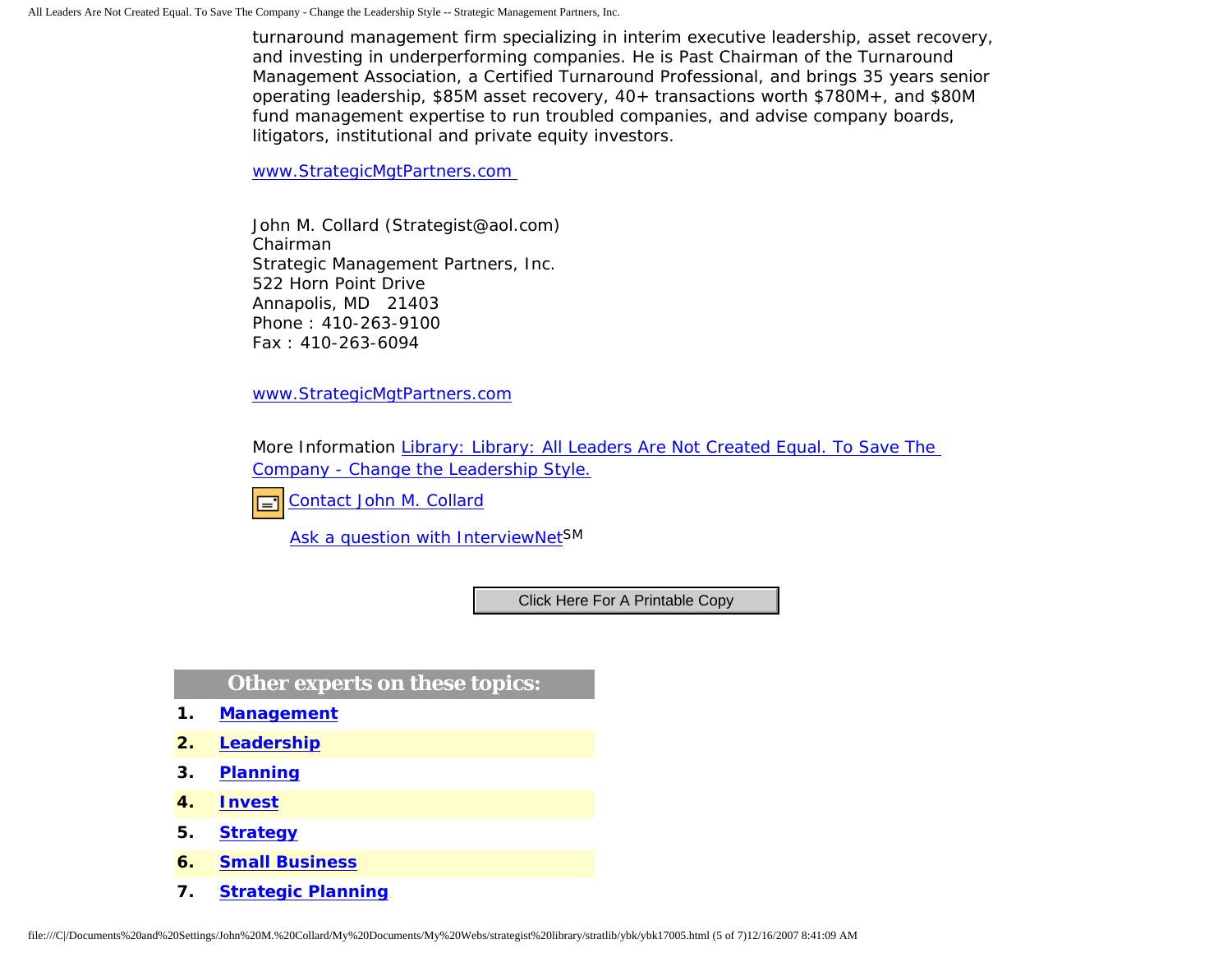All Leaders Are Not Created Equal. To Save The Company - Change the Leadership Style -- Strategic Management Partners, Inc.

| 8.  | <b>Advisor</b>                    |
|-----|-----------------------------------|
| 9.  | <b>Valuation</b>                  |
| 10. | <b>Transition</b>                 |
| 11. | <b>Value</b>                      |
| 12. | <b>Bankruptcy</b>                 |
| 13. | <b>Crisis Management</b>          |
| 14. | <b>Governance</b>                 |
| 15. | <b>Investment Management</b>      |
| 16. | <b>CEO Effectiveness</b>          |
| 17. | <b>Executive Leadership</b>       |
| 18. | <b>Turnaround</b>                 |
| 19. | <b>Corporate Change</b>           |
| 20. | <b>Ethical Issues/Management</b>  |
| 21. | <b>Startup</b>                    |
| 22. | <b>Corporate Restructuring</b>    |
| 23. | <b>Executive Transition</b>       |
| 24. | <b>Turnaround Management</b>      |
| 25. | <b>Venture Capital</b>            |
| 26. | <b>Asset Recovery</b>             |
| 27. | <b>Corporate Renewal</b>          |
| 28. | <b>Bank Portfolio Management</b>  |
| 29. | <b>Bankruptcy Avoidance</b>       |
| 30. | <b>Chief Executive Officers</b>   |
| 31. | <b>Leadership Management</b>      |
| 32. | <b>Reposition</b>                 |
| 33. | <b>Systems Integration</b>        |
| 34. | <b>Bankruptcy Re-Organization</b> |
| 35. | <b>Equity Capital</b>             |
| 36. | <b>Equity Investing</b>           |

**37. [Investing Investments](http://www.expertclick.com/search/default.cfm?SearchCriteria=Investing Investments)**